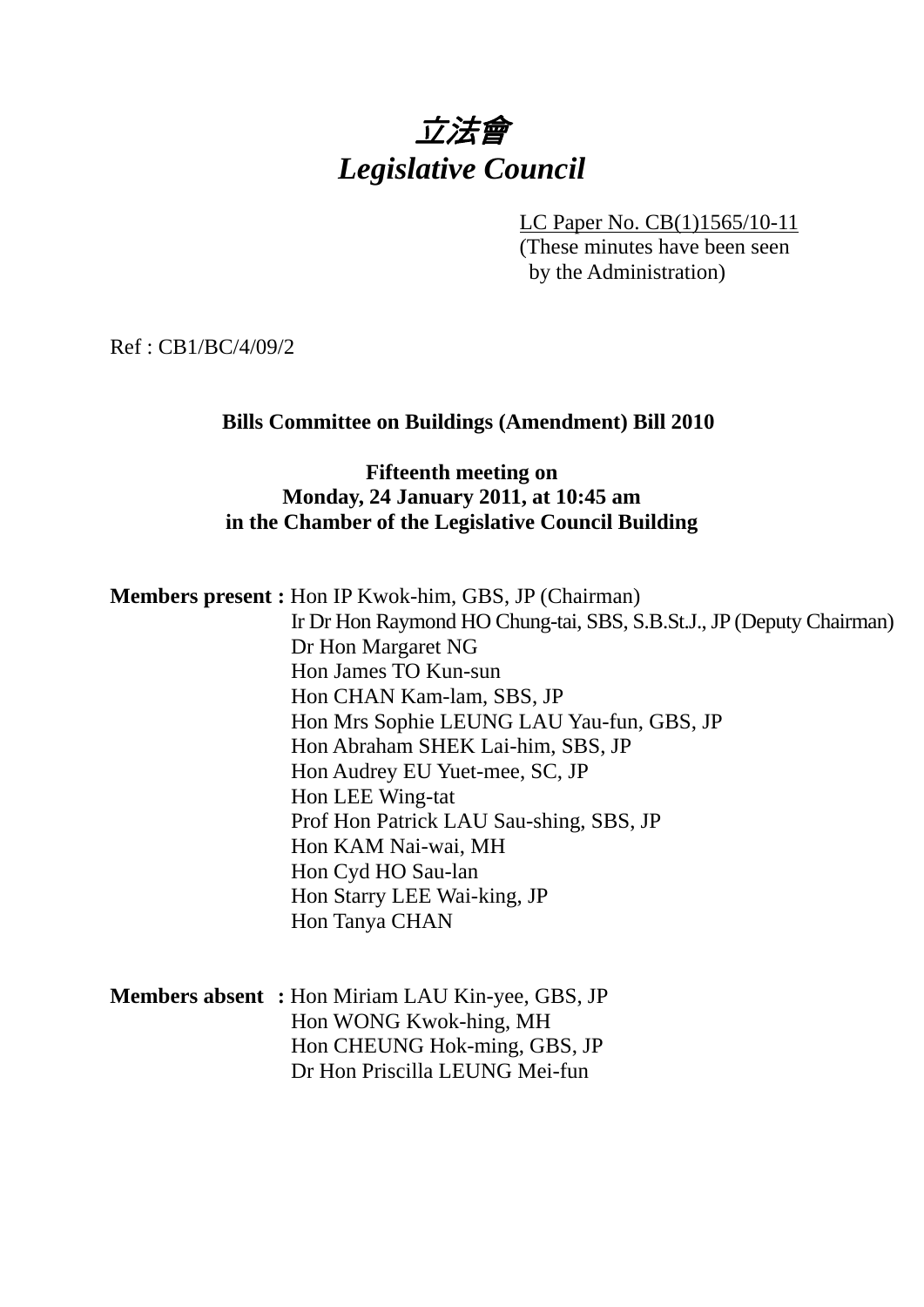Action

| <b>Public officers</b><br><b>Attending</b> | : Mr Tommy YUEN Man-chung<br>Deputy Secretary for Development (Planning and Lands) 2              |
|--------------------------------------------|---------------------------------------------------------------------------------------------------|
|                                            | Mr Edward TO Wing-hang<br>Principal Assistant Secretary for Development<br>(Planning and Lands) 3 |
|                                            | Mr Daniel FONG Siu-wai<br><b>Assistant Secretary for Development (Buildings) 1</b>                |
|                                            | Mr LAM Siu-tong<br>Deputy Director of Buildings                                                   |
|                                            | Mr Alex CHOW Kim-ping<br><b>Assistant Director / Support</b><br><b>Buildings Department</b>       |
|                                            | Ms Rayne CHAI Chih-hui<br><b>Senior Government Counsel</b><br>Department of Justice               |
|                                            | Mr Manuel NG Man-chun<br><b>Government Counsel</b><br>Department of Justice                       |
| <b>Clerk</b> in<br><b>Attendance</b>       | : Mr Stephen LAM<br>Chief Council Secretary (1)4                                                  |
| <b>Staff in</b><br><b>Attendance</b>       | : Miss Winnie LO<br><b>Assistant Legal Adviser 7</b>                                              |
|                                            | Mr Daniel SIN<br>Senior Council Secretary (1)7                                                    |
| I                                          | <b>Meeting with the Administration</b>                                                            |
|                                            | <b>Outstanding issues from previous meetings</b>                                                  |

(LC Paper No. CB(1)1123/10-11(01) -- Administration's response to issues raised at the meeting on 7 January 2011)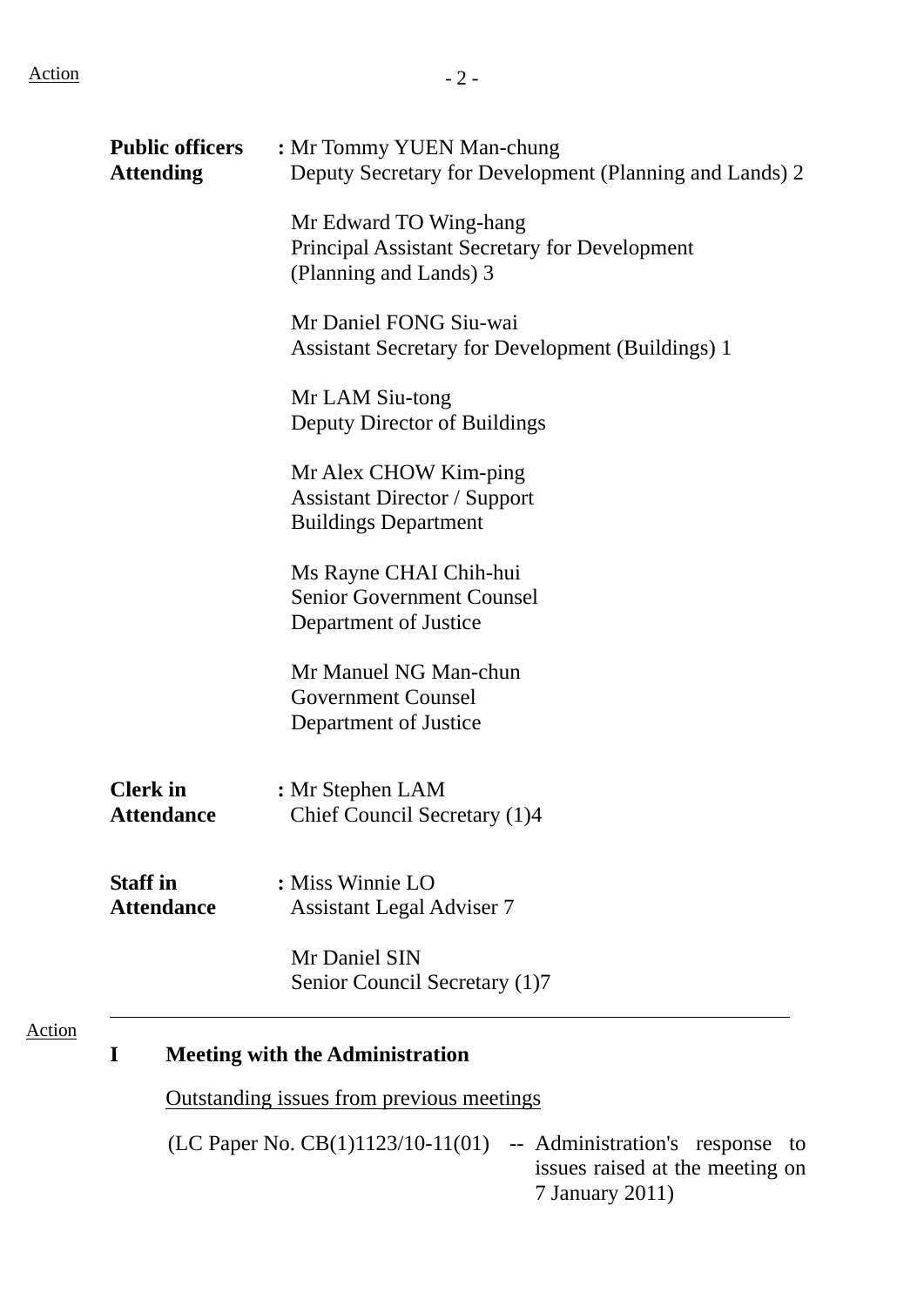Clause-by-clause examination of the Bill -- starting from clause 27(15)

| (LC Paper No. CB(3)389/09-10       | -- The Bill                   |
|------------------------------------|-------------------------------|
| LC Paper No. $CB(1)1168/09-10(01)$ | -- Marked-up copy of the Bill |
|                                    | prepared by the Legal Service |
|                                    | Division)                     |

Other relevant papers previously issued

| (File Ref: $DEVB(PL-CR)$ 2-15/08   | -- Legislative Council Brief     |
|------------------------------------|----------------------------------|
| LC Paper No. LS42/09-10            | -- Legal Service Division Report |
| LC Paper No. $CB(1)1168/09-10(02)$ | -- Paper on Buildings            |
|                                    | (Amendment) Bill<br>2010         |
|                                    | prepared by the Legislative      |
|                                    | Council Secretariat              |
|                                    | (Background brief)               |
| LC Paper No. $CB(1)1123/10-11(02)$ | -- List of follow-up actions     |
|                                    | arising from the discussion at   |
|                                    | the meeting on 7 January 2011    |
| LC Paper No. $CB(1)993/10-11(02)$  | -- List of follow-up actions     |
|                                    | arising from the discussion at   |
|                                    | the meeting<br>on                |
|                                    | 23 December 2010                 |
| LC Paper No. $CB(1)1935/09-10(01)$ | -- List of follow-up actions     |
|                                    | arising from the discussion at   |
|                                    | the meeting on 6 May 2010)       |
|                                    |                                  |

The Committee deliberated (Index of proceedings attached at **Appendix**).

#### **II Any other business**

2. There being no other business, the meeting ended at 12:40 pm.

Council Business Division 1 Legislative Council Secretariat 11 March 2011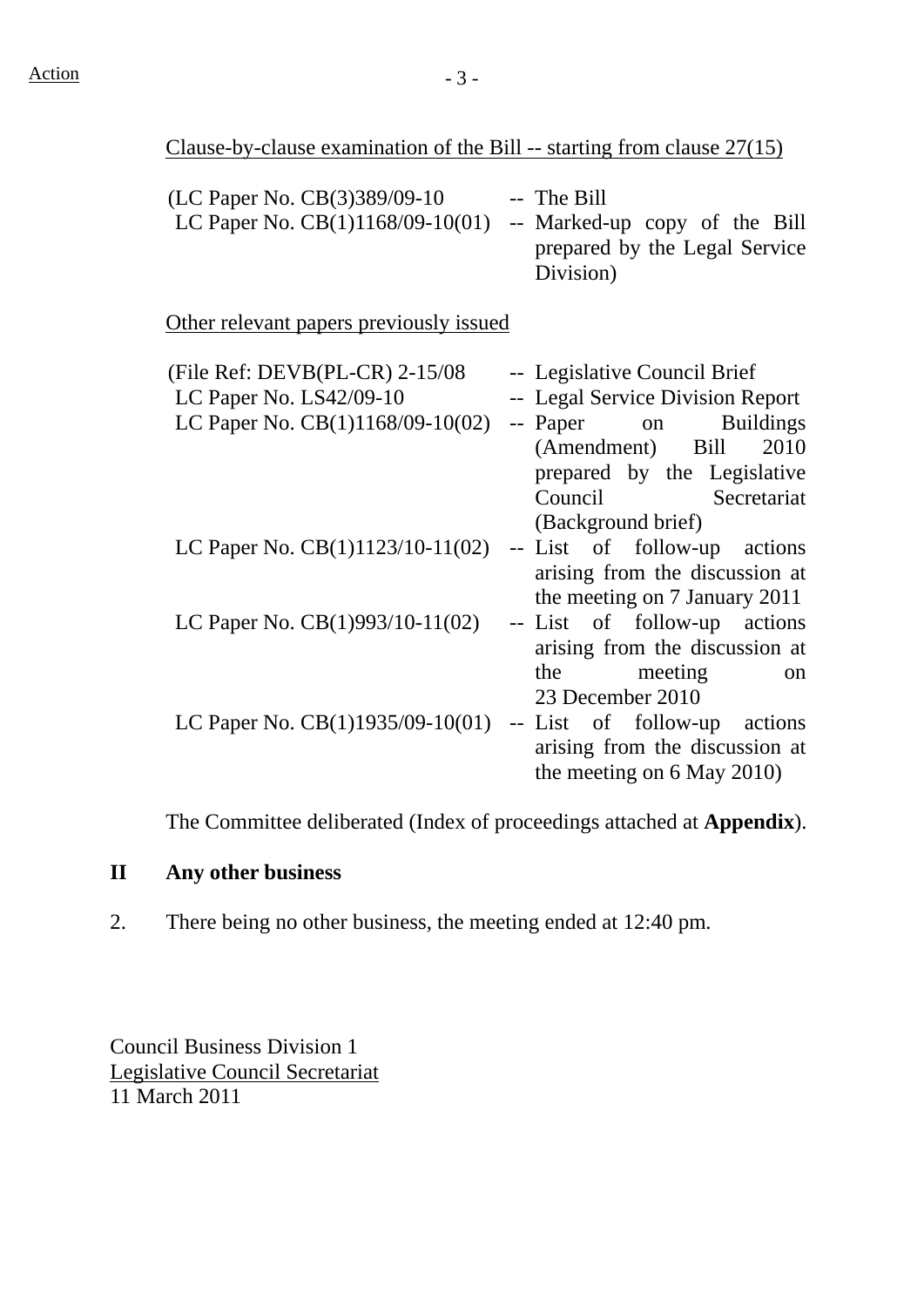## **Bills Committee on Buildings (Amendment) Bill 2010**

### **Proceedings of the fifteenth meeting on Monday, 24 January 2011, at 10:45 am in the Chamber of the Legislative Council Building**

| <b>Time</b><br><b>Marker</b> | <b>Speaker</b>                 | Subject(s)                                                                                                                                                                                                                                                                                                                                                                                                                                                                                                                                                                                                                                                                                                                                                                                                  | <b>Action</b><br><b>Required</b> |
|------------------------------|--------------------------------|-------------------------------------------------------------------------------------------------------------------------------------------------------------------------------------------------------------------------------------------------------------------------------------------------------------------------------------------------------------------------------------------------------------------------------------------------------------------------------------------------------------------------------------------------------------------------------------------------------------------------------------------------------------------------------------------------------------------------------------------------------------------------------------------------------------|----------------------------------|
| 000000<br>000845             | Chairman                       | Opening remarks                                                                                                                                                                                                                                                                                                                                                                                                                                                                                                                                                                                                                                                                                                                                                                                             |                                  |
| $000846 -$<br>001002         | Administration                 | Clause-by-clause examination of the Bill<br>Clause 27 – Offences                                                                                                                                                                                                                                                                                                                                                                                                                                                                                                                                                                                                                                                                                                                                            |                                  |
| 001003<br>001459             | Ms Audrey EU<br>Administration | In relation to the daily fine against a<br>(a)<br>person who, without having registered<br>as a Registered Inspector (RI) or<br>Qualified Person (QP), certified a<br>prescribed inspection, or certified or<br>supervised a prescribed repair in<br>respect of a building under the<br>proposed new section $40(2H)(b)$ or<br>certify a prescribed inspection, or<br>certified or supervised a prescribed<br>repair in respect of a window under<br>the proposed new section $40(2I)(b)$ ,<br>Ms EU's enquiry on when the daily<br>fine would begin to be charged.<br>The Administration's response that the<br>(b)<br>daily fine would be payable for each<br>day that person certified or supervised<br>a prescribed inspection or prescribed<br>repair while not having the legal<br>capacity to do so. |                                  |
| 001830                       | $001500$ - Administration      | Clause $28$ – Secretary to the Appeal<br>Tribunal<br>Clause $29 -$ Saving<br>Clause $30 -$ Validation<br>Clause 31 – Provisions of Buildings<br>Ordinance 1935 to continue in operation<br>Clause 32 – Form of warrant                                                                                                                                                                                                                                                                                                                                                                                                                                                                                                                                                                                      |                                  |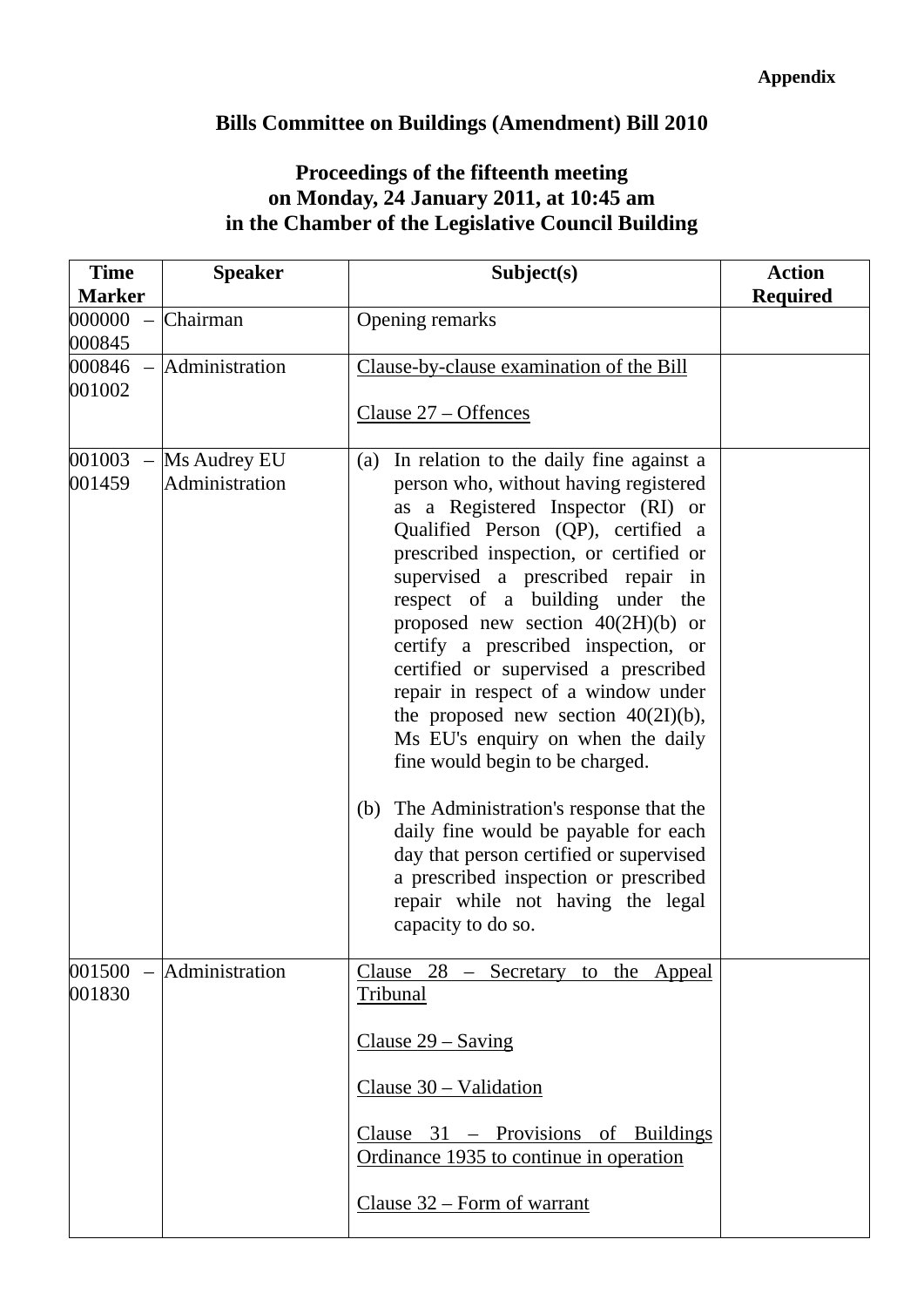| <b>Time</b><br><b>Marker</b> | <b>Speaker</b>                             | Subject(s)                                                                                                                                                                                                                                                                                                                                                                                               | <b>Action</b><br><b>Required</b> |
|------------------------------|--------------------------------------------|----------------------------------------------------------------------------------------------------------------------------------------------------------------------------------------------------------------------------------------------------------------------------------------------------------------------------------------------------------------------------------------------------------|----------------------------------|
|                              |                                            | Clause 33 – Departments                                                                                                                                                                                                                                                                                                                                                                                  |                                  |
|                              |                                            | <u>Clause 34 – Scheduled areas</u>                                                                                                                                                                                                                                                                                                                                                                       |                                  |
|                              |                                            | Clause $35$ – Form of warrant                                                                                                                                                                                                                                                                                                                                                                            |                                  |
|                              |                                            | Clause 36 – Schedule 7 added                                                                                                                                                                                                                                                                                                                                                                             |                                  |
|                              |                                            | Schedule 7 – Penalty notice                                                                                                                                                                                                                                                                                                                                                                              |                                  |
|                              |                                            | Members raised no question on clauses<br>28 to 36.                                                                                                                                                                                                                                                                                                                                                       |                                  |
|                              |                                            | Part 3                                                                                                                                                                                                                                                                                                                                                                                                   |                                  |
|                              |                                            | <b>Related Amendments</b>                                                                                                                                                                                                                                                                                                                                                                                |                                  |
|                              |                                            | <b>Building (Administration) Regulations</b>                                                                                                                                                                                                                                                                                                                                                             |                                  |
|                              |                                            | Clause $37 - Fees$                                                                                                                                                                                                                                                                                                                                                                                       |                                  |
| 001831<br>001924             | Chairman<br>Administration                 | The Chairman's query of how the<br>(a)<br>registration and related fees were<br>determined.                                                                                                                                                                                                                                                                                                              |                                  |
|                              |                                            | (b) The Administration's response that the<br>fees were calculated using standard<br>costing method based on the staff<br>cost and the standard time spent on<br>processing registration and related<br>matters.                                                                                                                                                                                         |                                  |
| $001925 -$<br>002333         | Ms Audrey EU<br>Administration<br>Chairman | Ms EU's comment that small scale<br>(a)<br>contractors might find the proposed<br>fees hefty.                                                                                                                                                                                                                                                                                                            |                                  |
|                              |                                            | The Administration's response that the<br>(b)<br>proposed fees were applicable to<br>professionals registering as RIs in<br>undertaking building inspections and<br>supervision of repair works.<br>Small<br>scale contractors undertaking certain<br>building repair or window inspection<br>or repair works would be registered as<br>minor works contractors under a<br>separate registration system. |                                  |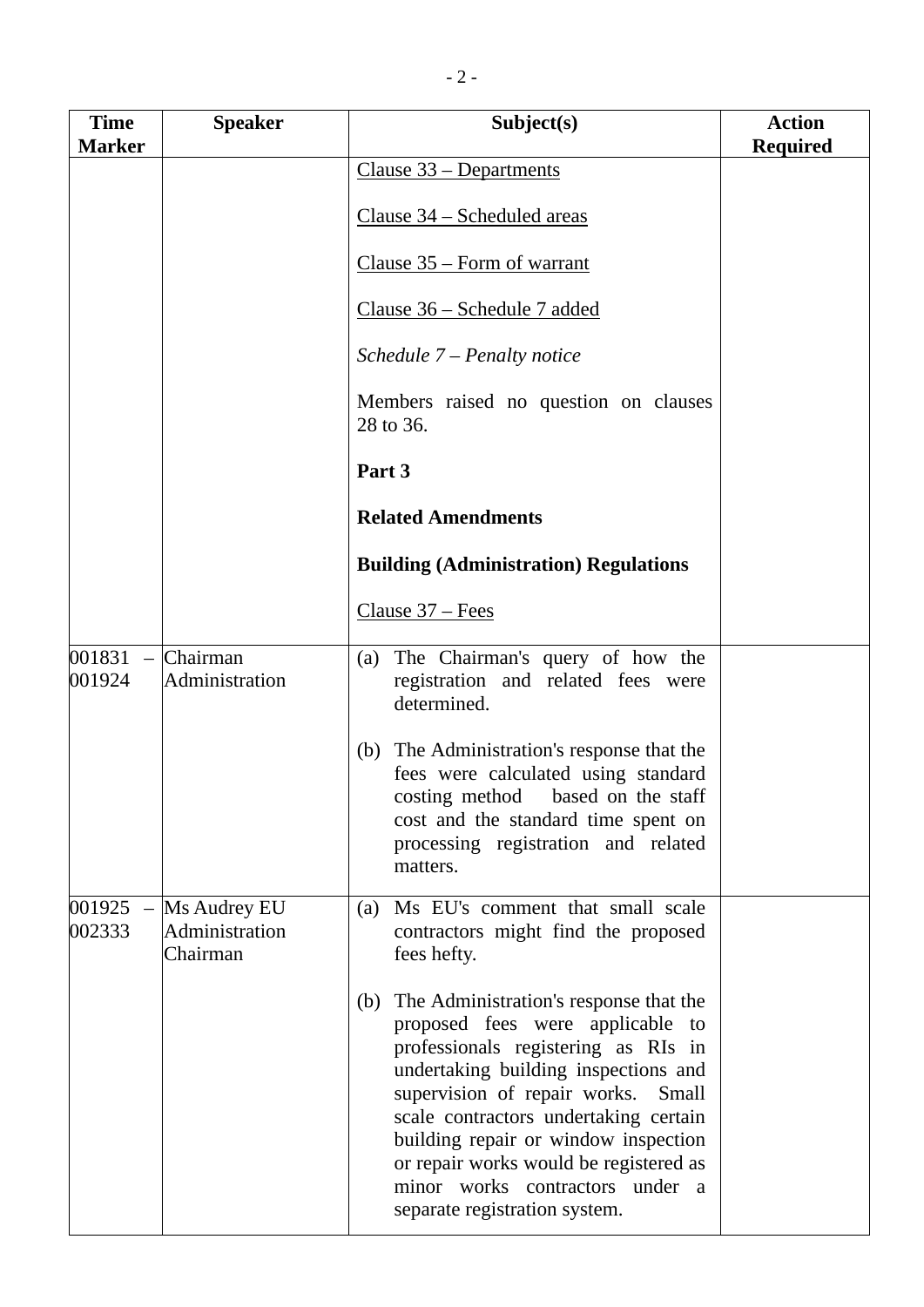| <b>Time</b><br><b>Marker</b> | <b>Speaker</b>                              | Subject(s)                                                                                                                                                                                                                                                                                                                                                                                                                                                                                                                                                                                                                                | <b>Action</b><br><b>Required</b> |
|------------------------------|---------------------------------------------|-------------------------------------------------------------------------------------------------------------------------------------------------------------------------------------------------------------------------------------------------------------------------------------------------------------------------------------------------------------------------------------------------------------------------------------------------------------------------------------------------------------------------------------------------------------------------------------------------------------------------------------------|----------------------------------|
| 002334<br>002546             | Administration                              | Clause $38$ – Duty of authorized person,<br>registered structural engineer, registered<br>geotechnical<br>engineer,<br>registered<br>contractor, etc. to notify Building Authority<br>of change of business address<br><b>Building (Construction) Regulations</b><br>Clause 39 – Interpretation<br><b>Building (Planning) Regulations</b><br>Clause $40$ – Interpretation<br><b>Building (Refuse Storage and Material</b><br><b>Recovery Chambers and Refuse Chutes)</b><br><b>Regulations</b><br>Clause $41$ – Interpretation<br><b>Building (Energy Efficiency) Regulation</b><br>Clause $42$ – Interpretation                          |                                  |
| 003635                       | $002547$ – Mr KAM Nai-wai<br>Administration | Members raised no question on clauses<br>38 to 42.<br>External wall<br>With reference to, for example, the<br>(a)<br>proposed amendment to the definition<br>of "external wall" in the Building<br>(Planning) Regulations (Cap. 123 sub.<br>leg. F), noting that "external wall"<br>excluded "party wall", Mr KAM's<br>query of how party walls were<br>maintained.<br>(b) The Administration's explanation that<br>owners or owners' corporations (OCs)<br>of adjoining buildings sharing the<br>party wall would be responsible for its<br>maintenance.<br>(c) Mr KAM's enquiry on the share of<br>maintenance responsibility<br>of the |                                  |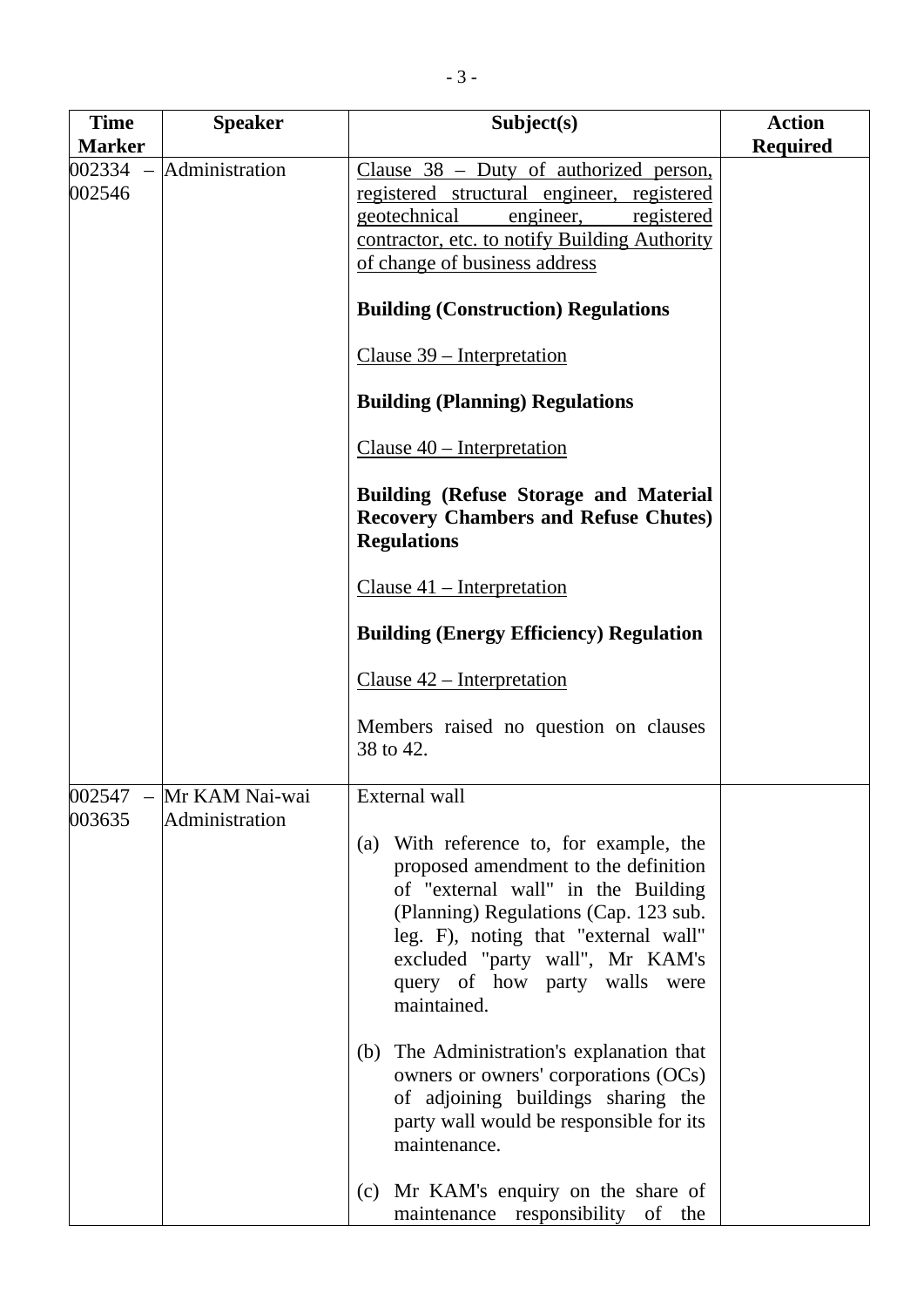| <b>Time</b><br><b>Marker</b> | <b>Speaker</b>                          | Subject(s)                                                                                                                                                                                                                                                                                                                                                       | <b>Action</b><br><b>Required</b> |
|------------------------------|-----------------------------------------|------------------------------------------------------------------------------------------------------------------------------------------------------------------------------------------------------------------------------------------------------------------------------------------------------------------------------------------------------------------|----------------------------------|
|                              |                                         | party wall under the Mandatory<br>Building Inspection Scheme (MBIS)<br>if one of the adjoining buildings was<br>less than 30 years old (and fell<br>beyond the scope of MBIS).                                                                                                                                                                                   |                                  |
|                              |                                         | (d) The Administration's response that if<br>one of the adjoining buildings was<br>redeveloped and the party wall had to<br>remain, the respective owners would<br>still have to be responsible for the<br>subsequent inspection and repair of<br>the party wall.                                                                                                |                                  |
|                              |                                         | Mr KAM's query of whether the Bill<br>(e)<br>would relieve the legal liability of<br>owners who were willing to carry out<br>prescribed inspection or repair of the<br>party wall, but could not do so<br>because they could not secure the<br>agreement and the share of cost from<br>owners of the adjoining building.                                         |                                  |
|                              |                                         | Administration's<br>confirmation<br>(f)<br>The<br>that the statutory notices of prescribed<br>inspection and repair would be issued<br>to owners of both adjoining buildings<br>sharing the party wall. Any owners<br>who failed to comply with the<br>prescribed inspection or repair notice<br>would be liable to prosecution under<br>the proposed mechanism. |                                  |
| $003636 -$<br>004554         | Ms Cyd HO<br>Administration<br>Chairman | Ms HO's concerns that owners of old<br>(a)<br>buildings might find it inequitable to<br>share the prescribed inspection and<br>repair costs of the party wall if<br>damage was (or defects were) caused<br>by the redevelopment of an adjoining<br>building.<br>She queried how such<br>disputes could be resolved.                                              |                                  |
|                              |                                         | The Administration's response that the<br>(b)<br>problem was not limited to MBIS<br>buildings. Repair orders would also<br>be served on owners of both buildings                                                                                                                                                                                                 |                                  |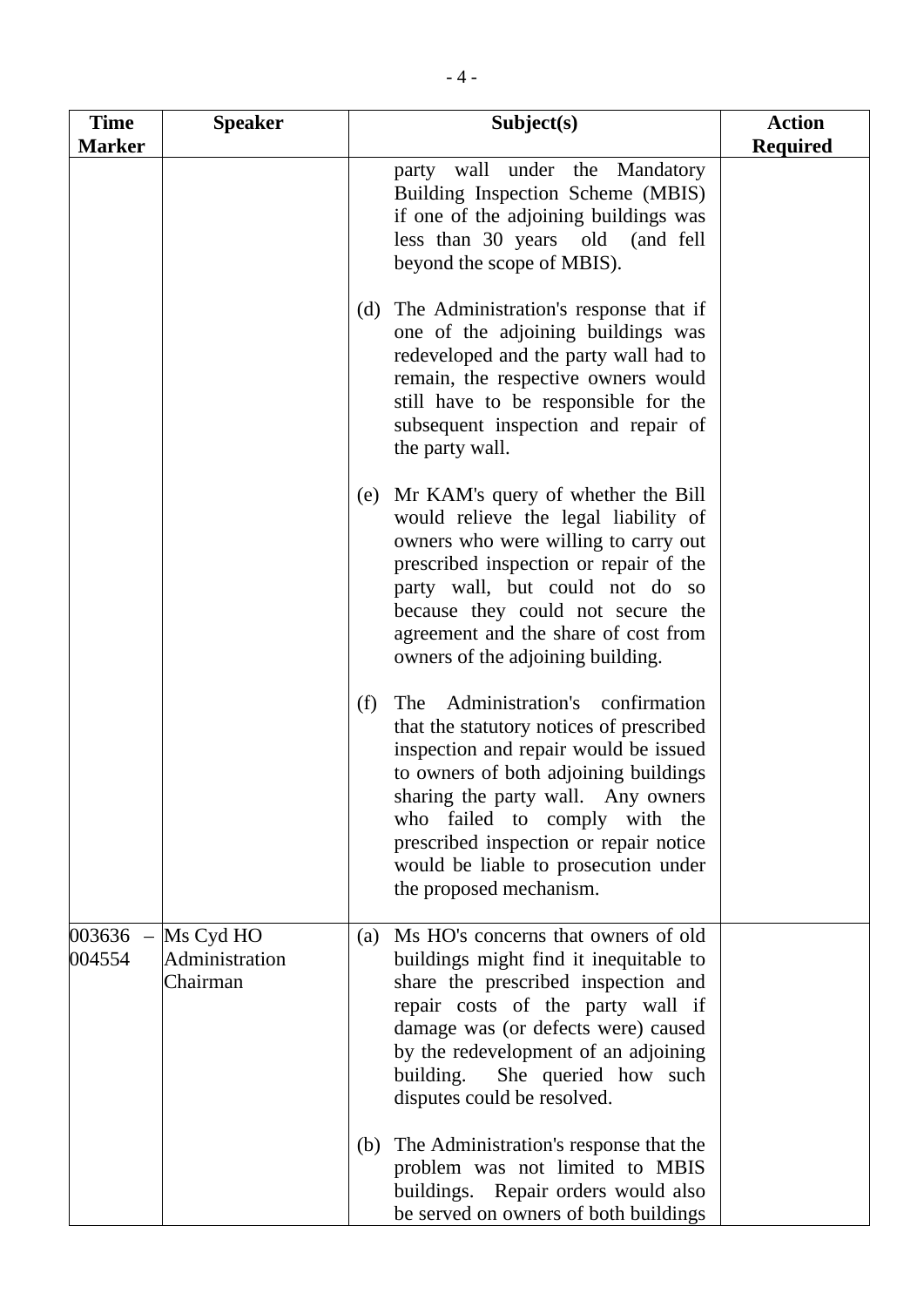| <b>Time</b><br><b>Marker</b> | <b>Speaker</b> | Subject(s)                                                                                                                                                                                                                                                                                                                                                                                             | <b>Action</b><br><b>Required</b> |
|------------------------------|----------------|--------------------------------------------------------------------------------------------------------------------------------------------------------------------------------------------------------------------------------------------------------------------------------------------------------------------------------------------------------------------------------------------------------|----------------------------------|
|                              |                | as and when necessary. If owners<br>could<br>co-ordinate<br>not<br>among<br>themselves to effect the required<br><b>Buildings</b><br>repair<br>works,<br>the<br>Department (BD) would carry out the<br>works on their default and recover the<br>cost from all concerned owners.<br>Ms HO's query whether a mechanism<br>(c)                                                                           |                                  |
|                              |                | could be<br>set up to delineate<br>maintenance responsibilities so that<br>owners could negotiate a more<br>equitable share of inspection and<br>repair cost.                                                                                                                                                                                                                                          |                                  |
|                              |                | (d) The Administration's response that<br>resolution of cost sharing among<br>owners was outside the scope of<br>MBIS; whereas the Hong Kong<br>Housing Society (HKHS) and the<br>Urban Renewal Authority (URA)<br>would offer technical and financial<br>assistance where necessary.                                                                                                                  |                                  |
|                              |                | The Chairman's comment that equal<br>(e)<br>sharing of inspection and repair<br>responsibilities of party wall should<br>benefit owners of the older building<br>who would otherwise have to pay a<br>higher cost without the contribution<br>from owners of the adjoining new<br>building.                                                                                                            |                                  |
|                              |                | (f)<br>Ms<br>HO,<br>response<br>the<br>to<br>$\ln$<br>Administration's<br>explanation<br>that<br>owners of each of the adjoining<br>buildings would have to share their<br>apportionment<br>of the cost<br>- of<br>prescribed inspection and repair of the<br>party wall. BD would provide<br>information<br>where<br>to<br>owners<br>necessary, and HKHS and URA<br>would be involved as appropriate. |                                  |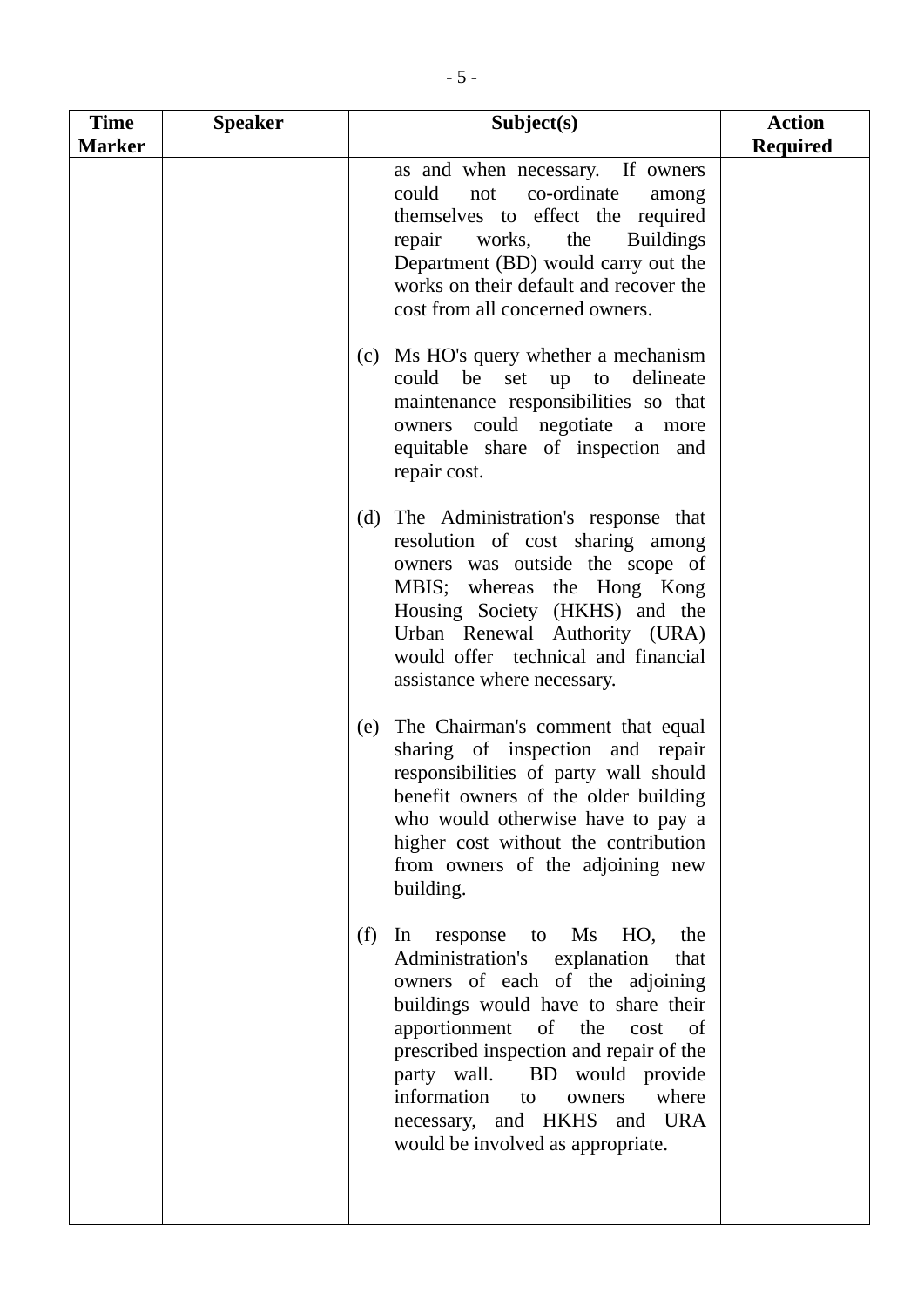| <b>Time</b><br><b>Marker</b> | <b>Speaker</b>                           | Subject(s)                                                                                                                                                                                                                                                                                                                                             | <b>Action</b><br><b>Required</b> |
|------------------------------|------------------------------------------|--------------------------------------------------------------------------------------------------------------------------------------------------------------------------------------------------------------------------------------------------------------------------------------------------------------------------------------------------------|----------------------------------|
| 004555                       | Administration                           | <b>Specification of Public Offices</b>                                                                                                                                                                                                                                                                                                                 |                                  |
| 004906                       |                                          | Clause 43 – Schedule amended                                                                                                                                                                                                                                                                                                                           |                                  |
|                              |                                          | <b>Buildings Ordinance (Application to the</b><br><b>New Territories) Ordinance</b>                                                                                                                                                                                                                                                                    |                                  |
|                              |                                          | Clause 44 - Effect of certificate of<br>exemption                                                                                                                                                                                                                                                                                                      |                                  |
|                              |                                          | <b>Prevention of Bribery Ordinance</b>                                                                                                                                                                                                                                                                                                                 |                                  |
|                              |                                          | Clause 45 – Public bodies                                                                                                                                                                                                                                                                                                                              |                                  |
|                              |                                          | <b>Railways Ordinance</b>                                                                                                                                                                                                                                                                                                                              |                                  |
|                              |                                          | Clause $46$ – Interpretation                                                                                                                                                                                                                                                                                                                           |                                  |
|                              |                                          | Members raised no question on clauses<br>43 to 46.                                                                                                                                                                                                                                                                                                     |                                  |
| 004907<br>$\equiv$<br>005957 | Administration                           | The Administration's briefing on penalty<br>notices<br>(LC)<br>Paper<br>No.<br>$CB(1)1123/10-11(01))$                                                                                                                                                                                                                                                  |                                  |
| 010706                       | $005958 - Mr James TO$<br>Administration | (a) Mr TO's query of whether the penalty<br>which the court might impose under<br>the proposed new section 40(1BD)<br>would exceed the \$1,500 fine under<br>the penalty notice.                                                                                                                                                                       |                                  |
|                              |                                          | The Administration's explanation that<br>(b)<br>the penalty under the proposed new<br>section $40(1BD)$ was a maximum fine<br>of \$25,000 (i.e. level 4 fine) and three<br>months' imprisonment with a fine of<br>\$2,000 per day of a continuing<br>offence. This level of penalty was<br>heavier than the fixed penalty under<br>the penalty notice. |                                  |
|                              |                                          | Mr TO's comment that the court might<br>(c)<br>sentence a lower penalty than the<br>statutory maximum, but the level<br>should always exceed that of a<br>penalty notice in order to encourage<br>acceptance of the simpler procedure.                                                                                                                 |                                  |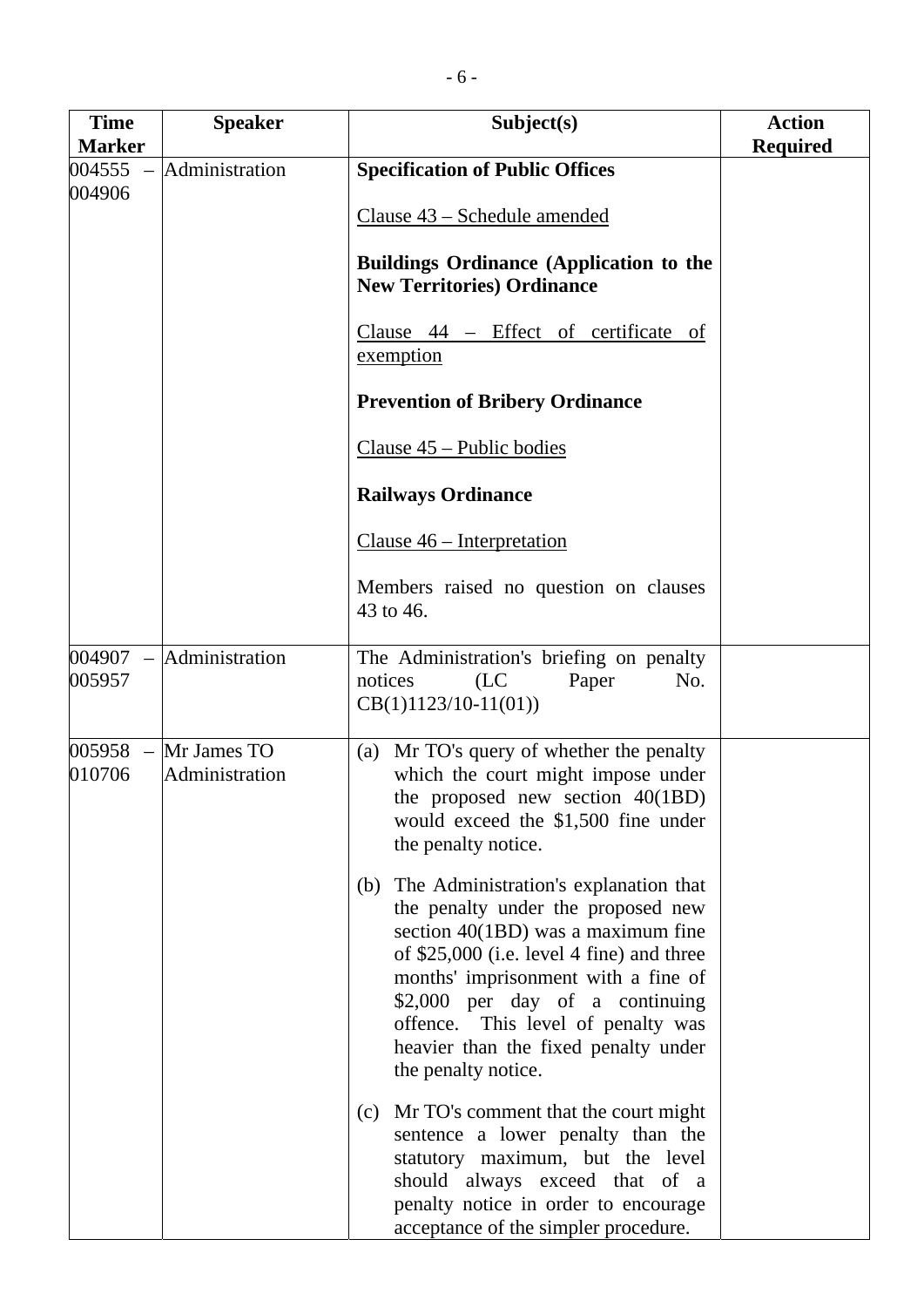| <b>Time</b><br><b>Marker</b>      | <b>Speaker</b>                   | Subject(s)                                                                                                                                                                                                                                                                                                                                                                                                                                                                 | <b>Action</b><br><b>Required</b> |
|-----------------------------------|----------------------------------|----------------------------------------------------------------------------------------------------------------------------------------------------------------------------------------------------------------------------------------------------------------------------------------------------------------------------------------------------------------------------------------------------------------------------------------------------------------------------|----------------------------------|
|                                   |                                  | The Administration's explanation that<br>(d)<br>the use of fixed penalty arrangement<br>was unprecedented in the Buildings<br>Ordinance (Cap. 123). As the daily<br>fine for a continuing offence already<br>exceeded \$1,500, and each case<br>would likely involve the commitment<br>of an offence more than one day, it<br>was unlikely that the penalty which a<br>court might impose following a legal<br>proceeding would be less than that for<br>a penalty notice. |                                  |
| 010707<br>$\frac{1}{2}$<br>011813 | Mr KAM Nai-wai<br>Administration | Mr KAM's query of the procedure<br>(a)<br>which BD would follow before the<br>first penalty notice was served.                                                                                                                                                                                                                                                                                                                                                             |                                  |
|                                   |                                  | The Administration's explanation that<br>(b)<br>owners or OCs would be given six<br>months to comply with a statutory<br>notice of inspection or repair in<br>respect of a window. At the same<br>time, the HKHS and URA would be<br>giving assistance to those owners or<br>OCs in need. Warning letters would<br>be issued if the notice was not<br>complied with, and the first penalty<br>notice would be issued about five<br>months after the expiry of the order.   |                                  |
|                                   |                                  | (c) Mr KAM's query of whether clear<br>information<br>the<br>enforcement<br>on<br>procedure could be made available.                                                                                                                                                                                                                                                                                                                                                       |                                  |
|                                   |                                  | The Administration's response that<br>(d)<br>sufficient publicity would be launched<br>to inform owners and OCs of their<br>rights and obligations.                                                                                                                                                                                                                                                                                                                        |                                  |
|                                   |                                  | Mr KAM's query of how the second<br>(e)<br>penalty notice would be served and<br>whether an owner or OC would avoid<br>paying the second penalty if he or it<br>disputed the first penalty notice within<br>21 days.                                                                                                                                                                                                                                                       |                                  |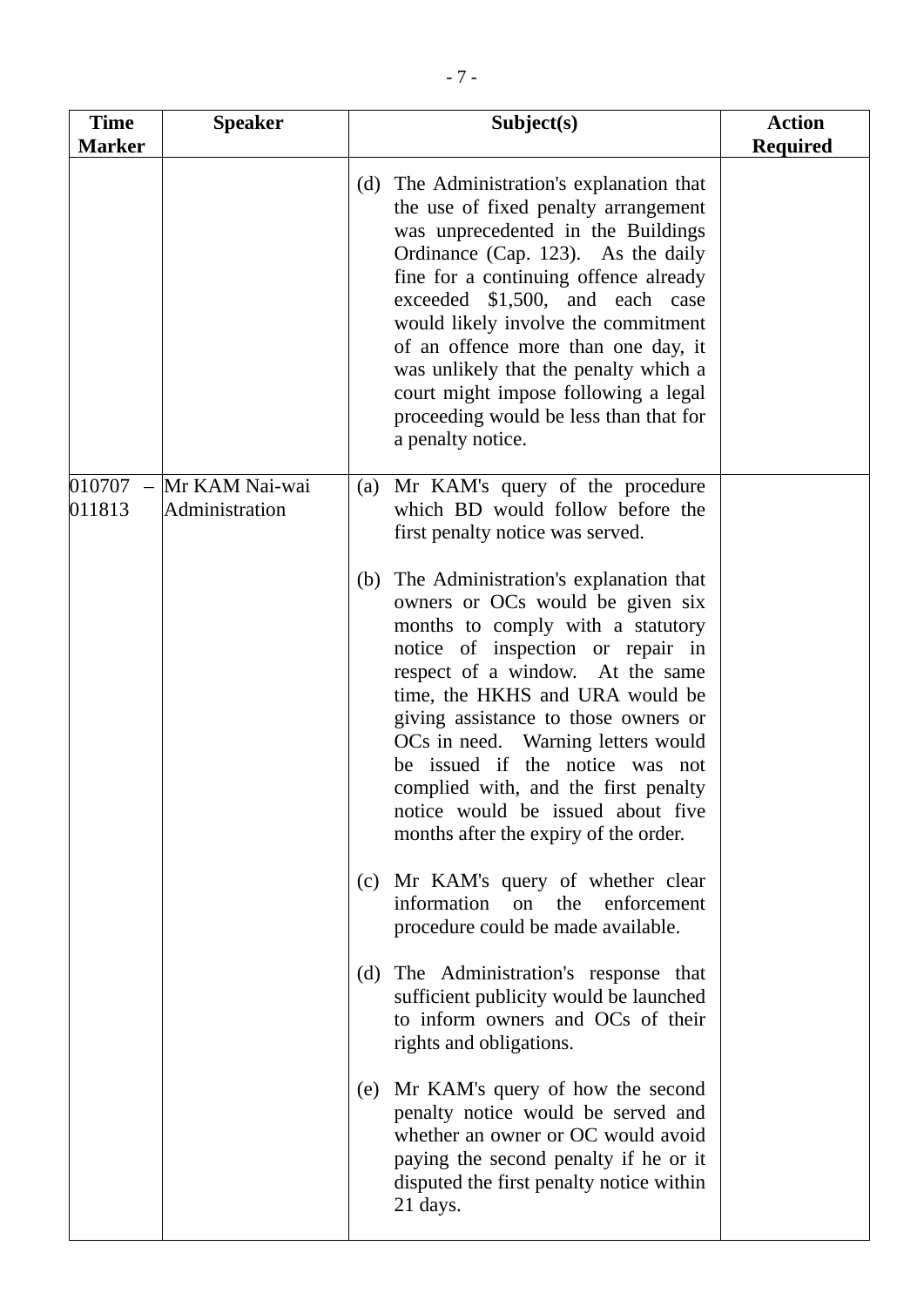| <b>Time</b><br><b>Marker</b> | <b>Speaker</b>                         | Subject(s)                                                                                                                                                                                                                                                                                                                                                                                                                                                                                                                                                                                           | <b>Action</b><br><b>Required</b> |
|------------------------------|----------------------------------------|------------------------------------------------------------------------------------------------------------------------------------------------------------------------------------------------------------------------------------------------------------------------------------------------------------------------------------------------------------------------------------------------------------------------------------------------------------------------------------------------------------------------------------------------------------------------------------------------------|----------------------------------|
|                              |                                        | The Administration's explanation that<br>(f)<br>the owner or OC's duty under the<br>statutory notice from BD remained<br>outstanding until the prescribed<br>inspection or repair in respect of a<br>window was carried out.<br>If an<br>owner or OC disputed the first<br>penalty, the magistrate would rule on<br>his or its liability in respect of the<br>prescribed inspection or repair of a<br>Further penalty was<br>window.<br>possible if no action was taken to<br>comply with the statutory notice,<br>unless the court ruled in favour of the<br>owner or OC after hearing the dispute. |                                  |
| 011922                       | $011814$ – Administration              | The Administration's briefing on the draft<br>format of the penalty notices and the<br>covering letter (LC<br>Paper<br>No.<br>$CB(1)1123/10-11(01))$                                                                                                                                                                                                                                                                                                                                                                                                                                                 |                                  |
| 012008                       | $011923 -$ Ms Cyd HO<br>Administration | (a) Ms HO's suggestion that paragraph<br>3(i) of the penalty notice should<br>specify in full the exact date when the<br>notice expired.<br>Administration<br>The<br>undertook to<br>(b)<br>amend the draft letter accordingly.                                                                                                                                                                                                                                                                                                                                                                      |                                  |
| 012009<br>012052             | Chairman<br>Administration             | In response to the Chairman's enquiry, the<br>Administration<br>confirmed<br>that<br>the<br>statutory notice of inspection and repair<br>would specify the due dates on which the<br>key steps the owner or OC would need to<br>complete.                                                                                                                                                                                                                                                                                                                                                            |                                  |
| $012053 -$<br>012417         | Administration                         | The Administration's briefing onRIs / QPs<br>to conduct inspections (LC Paper No.<br>$CB(1)1123/10-11(01))$                                                                                                                                                                                                                                                                                                                                                                                                                                                                                          |                                  |
| $012418 -$<br>013856         | Mr KAM Nai-wai<br>Administration       | Mr KAM's query of whether details<br>(a)<br>such as the time<br>and date<br><sub>of</sub><br>inspections, locations and items or<br>parts of buildings inspected, would<br>also be included in the inspection<br>reports submitted to BD.<br>He also                                                                                                                                                                                                                                                                                                                                                 |                                  |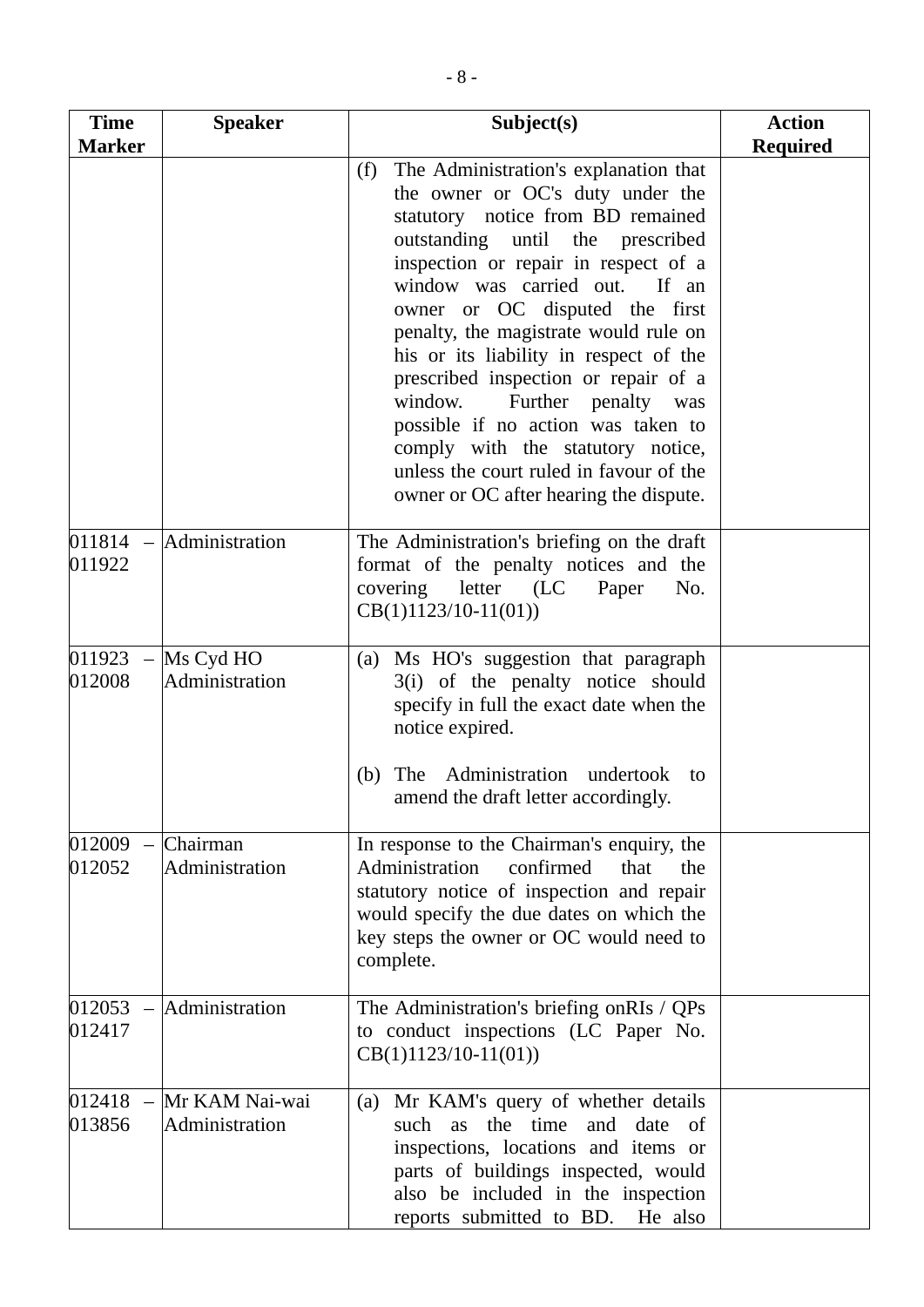| <b>Time</b><br><b>Marker</b> | <b>Speaker</b> | Subject(s)                                                                                                                                                                                                                                                                                                                                                                      | <b>Action</b><br><b>Required</b> |
|------------------------------|----------------|---------------------------------------------------------------------------------------------------------------------------------------------------------------------------------------------------------------------------------------------------------------------------------------------------------------------------------------------------------------------------------|----------------------------------|
|                              |                | asked<br>whether<br>and<br>how<br>such<br>information would be made known to<br>owners and OCs, and whether the Bill<br>would require inspection reports to be<br>made available to the owners or OCs<br>engaging the RIs.                                                                                                                                                      |                                  |
|                              |                | (b) The Administration's response that the<br>detailed<br>requirements<br>would<br>be<br>specified<br>in<br>the<br>code<br>of<br>practice/practice notes (CoP/PNs), but<br>the Bill would not require the reports<br>to be provided to owners or OCs. It<br>would be up to the respective owners<br>or OCs to specify such requirements<br>in their service contracts with RIs. |                                  |
|                              |                | In response to the Chairman, the<br>(c)<br>Administration<br>would<br>consider<br>advising, through the CoP/PNs, RIs to<br>provide a copy of the inspection<br>reports to the respective owners or<br>OC <sub>s</sub> .                                                                                                                                                         |                                  |
|                              |                | (d)<br>Mr KAM's criticism that<br>many<br>owners were not aware of their rights<br>to demand a copy of the inspection<br>reports from RIs, and the Bill should<br>impose an obligation on RIs to<br>provide the information to owners.<br>Mr KAM indicated his intention to<br>move a Committee Stage amendment<br>(CSA) if the Administration would<br>not do so.              |                                  |
|                              |                | The Administration's explanation that<br>(e)<br>the objective of BO was to regulate<br>the conduct of registered building<br>professionals and contractors, and the<br>Administration had reservation on<br>putting the onus on RIs to provide<br>inspection reports to owners or OCs<br>in the statute, as it was a matter<br>between the two contracting parties.             |                                  |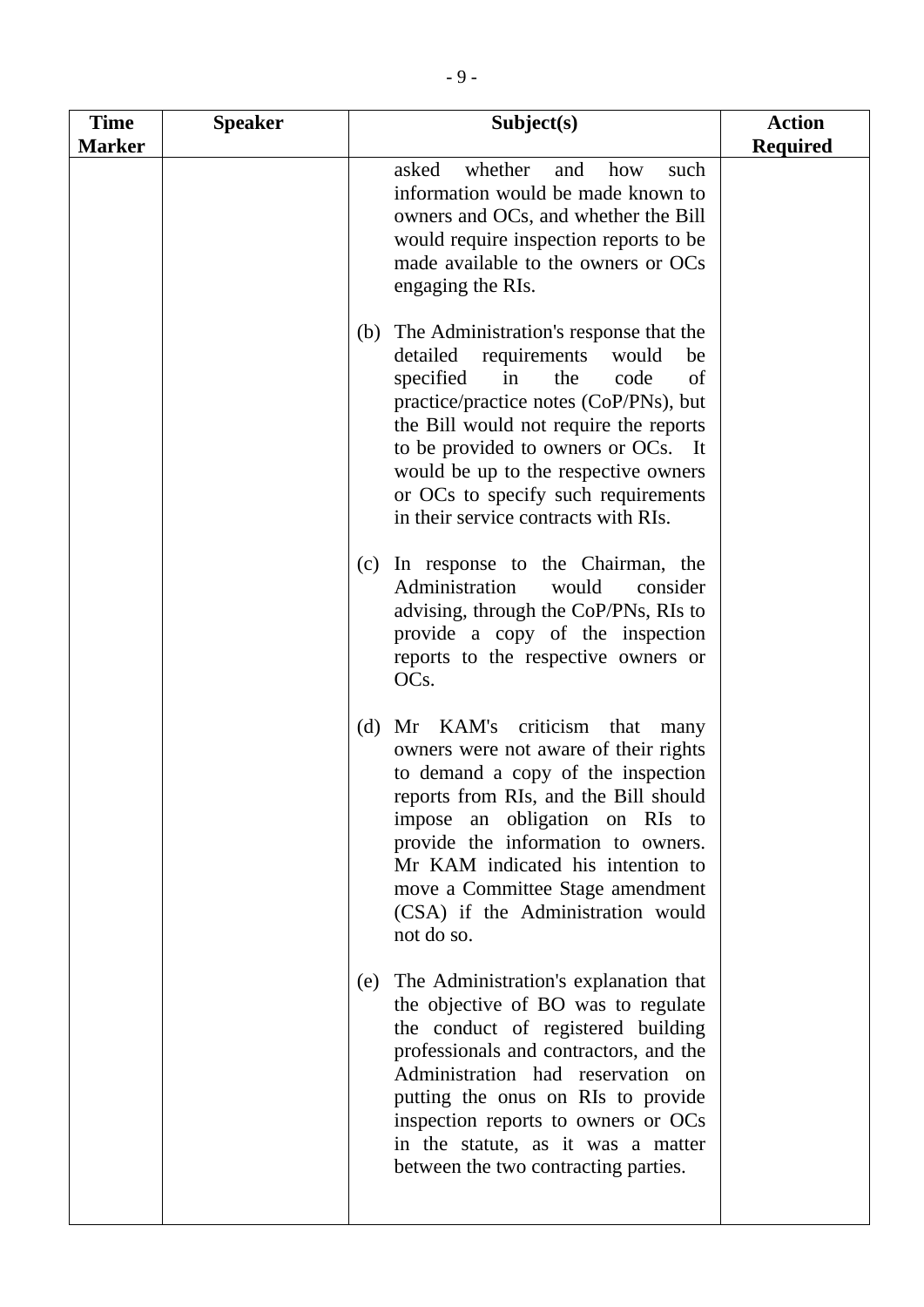| <b>Time</b><br><b>Marker</b> | <b>Speaker</b>                               | Subject(s)                                                                                                                                                                                                                                                                                                                                                                                                                                                                                  | <b>Action</b><br><b>Required</b> |
|------------------------------|----------------------------------------------|---------------------------------------------------------------------------------------------------------------------------------------------------------------------------------------------------------------------------------------------------------------------------------------------------------------------------------------------------------------------------------------------------------------------------------------------------------------------------------------------|----------------------------------|
|                              |                                              | KAM's<br>(f)<br>of<br>whether<br>Mr<br>query<br>contravention<br>of a guideline in<br>CoP/PN would be an offence in BO.<br>He drew comparison of the Building<br>Management Ordinance (Cap. 344)<br>where even procurement of material<br>was subject to legislative control.<br>Mr KAM indicated his intention to<br>move a CSA if the Administration<br>would not do so.                                                                                                                  |                                  |
|                              |                                              | The Administration's explanation that<br>(g)<br>it was more appropriate to include<br>detailed technical<br>standards<br>and<br>frequently updated practices<br>and<br>procedures in CoPs/PNs rather than in<br>the legislation.                                                                                                                                                                                                                                                            |                                  |
| $013857 -$<br>014238         | <b>Prof Patrick LAU</b>                      | Professor LAU's<br>that<br>the<br>comment<br>requirement for RIs to submit inspection<br>reports to the owners or OCs should be a<br>matter to be agreed among themselves.<br>Creating too many offences and penalties<br>would only discourage professionals from<br>taking up building inspection or repair<br>contracts, and aggravating the manpower<br>problem.<br>shortage<br>The<br>respective<br>professional institutions would be enlisted<br>to draw up standard contract terms. |                                  |
| $014239 -$<br>014424         | Mr KAM Nai-wai<br>Chairman                   | (a) Mr KAM's comment that there should<br>be a separate meeting to examine the<br>quality and supply of professionals.<br>The Chairman's comment that the<br>(b)<br>manpower issue would be addressed<br>together with the discussion on<br>criminal liability of OCs and other<br>CSAs to be<br>raised<br>by<br>the<br>Administration.                                                                                                                                                     |                                  |
| $014425 -$<br>014734         | Chairman<br>Mr KAM Nai-wai<br>Administration | Mr KAM's query of when<br>the<br>(a)<br>Administration would provide the<br>for<br>CoP/PNs<br>members'<br>draft<br>consideration as previously agreed.                                                                                                                                                                                                                                                                                                                                      |                                  |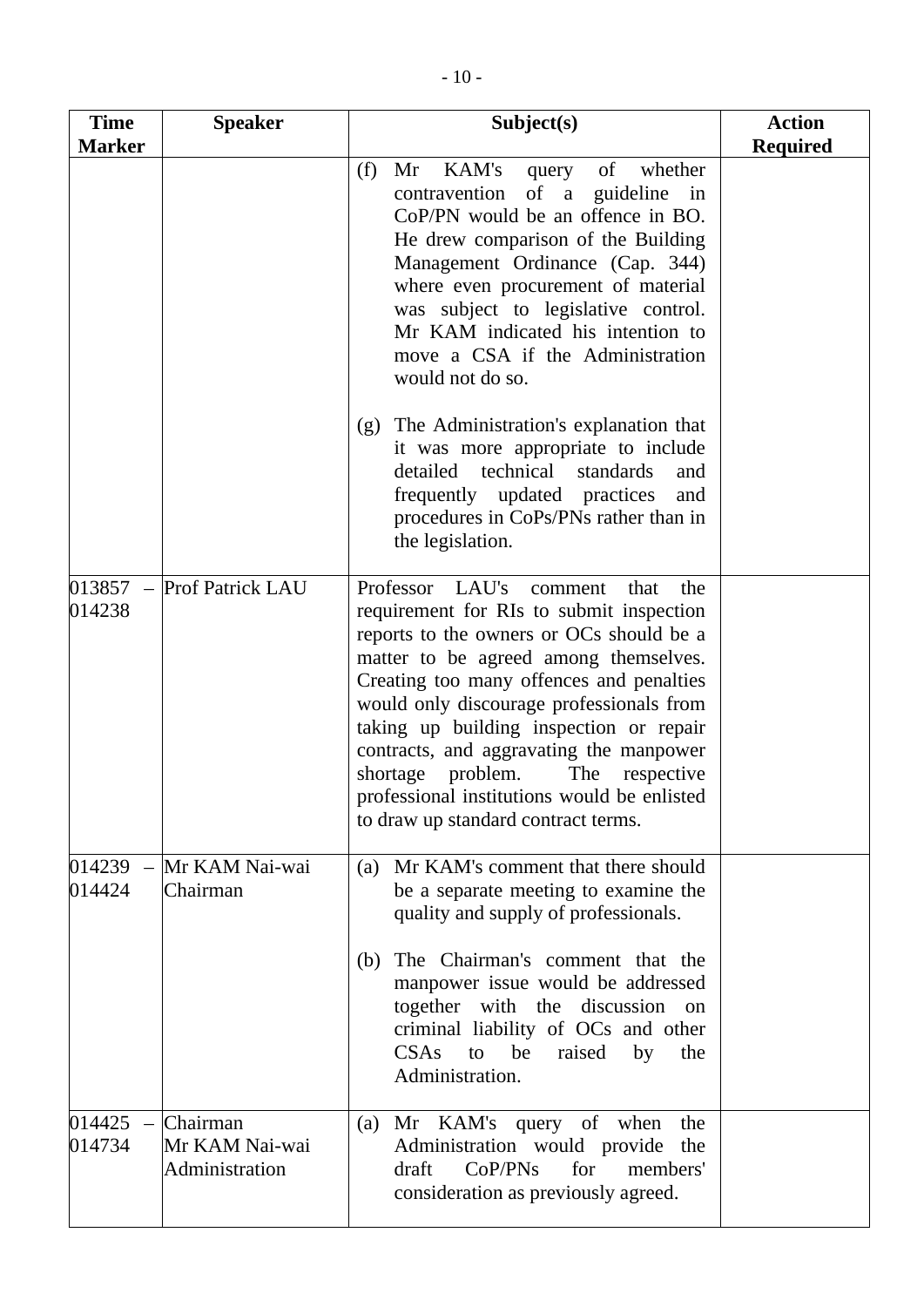| <b>Time</b>          | <b>Speaker</b>                                                                              | Subject(s)                                                                                                                                                                                                                                                                                                                                                                                                                                                                                                                                                                                                                                                                                                          | <b>Action</b>   |
|----------------------|---------------------------------------------------------------------------------------------|---------------------------------------------------------------------------------------------------------------------------------------------------------------------------------------------------------------------------------------------------------------------------------------------------------------------------------------------------------------------------------------------------------------------------------------------------------------------------------------------------------------------------------------------------------------------------------------------------------------------------------------------------------------------------------------------------------------------|-----------------|
| <b>Marker</b>        |                                                                                             | The Administration had taken note of<br>(b)<br>the suggestions from members at<br>previous meetings and would report to<br>members how the suggestions were<br>incorporated into the CoP/PNs at the<br>coming meetings.                                                                                                                                                                                                                                                                                                                                                                                                                                                                                             | <b>Required</b> |
| 014735<br>014855     | Administration<br>Mrs Sophie LEUNG                                                          | Administration's<br>The<br>(a)<br>report<br>that<br>additional building safety related<br>provisions would be introduced as<br>CSAs to the Bill.<br>These CSAs would include --<br>(b)<br>the power to obtain<br>(i)<br>warrants<br>for entry into premises;<br>(ii) a<br>control<br>system<br>of<br>new<br>signboards;<br>(iii) penalty for owners who refused<br>to contribute to the cost of<br>prescribed inspection or repair;<br>and<br>(iv) surcharge for default works.<br>The proposals would be submitted to<br>members for deliberation at the next<br>meeting.<br>Mrs Sophie LEUNG's suggestion that<br>(c)<br>weblinks to existing PNs should be<br>for<br>made<br>available<br>members'<br>reference. |                 |
| $014856 -$<br>015346 | Ms Cyd HO<br><b>Prof Patrick LAU</b><br>Administration<br>Deputy Chairman<br>Mr KAM Nai-wai | Professor LAU<br>and the Deputy<br>(a)<br>Chairman's<br>the<br>that<br>comments<br>proposed CSAs<br>the<br>from<br>Administration were<br>straight<br>not<br>forward and more time should be<br>allowed for thorough deliberation.<br>Ms HO's suggestion that members<br>(b)<br>should be clearly reminded that the<br>Administration was putting forward                                                                                                                                                                                                                                                                                                                                                           |                 |